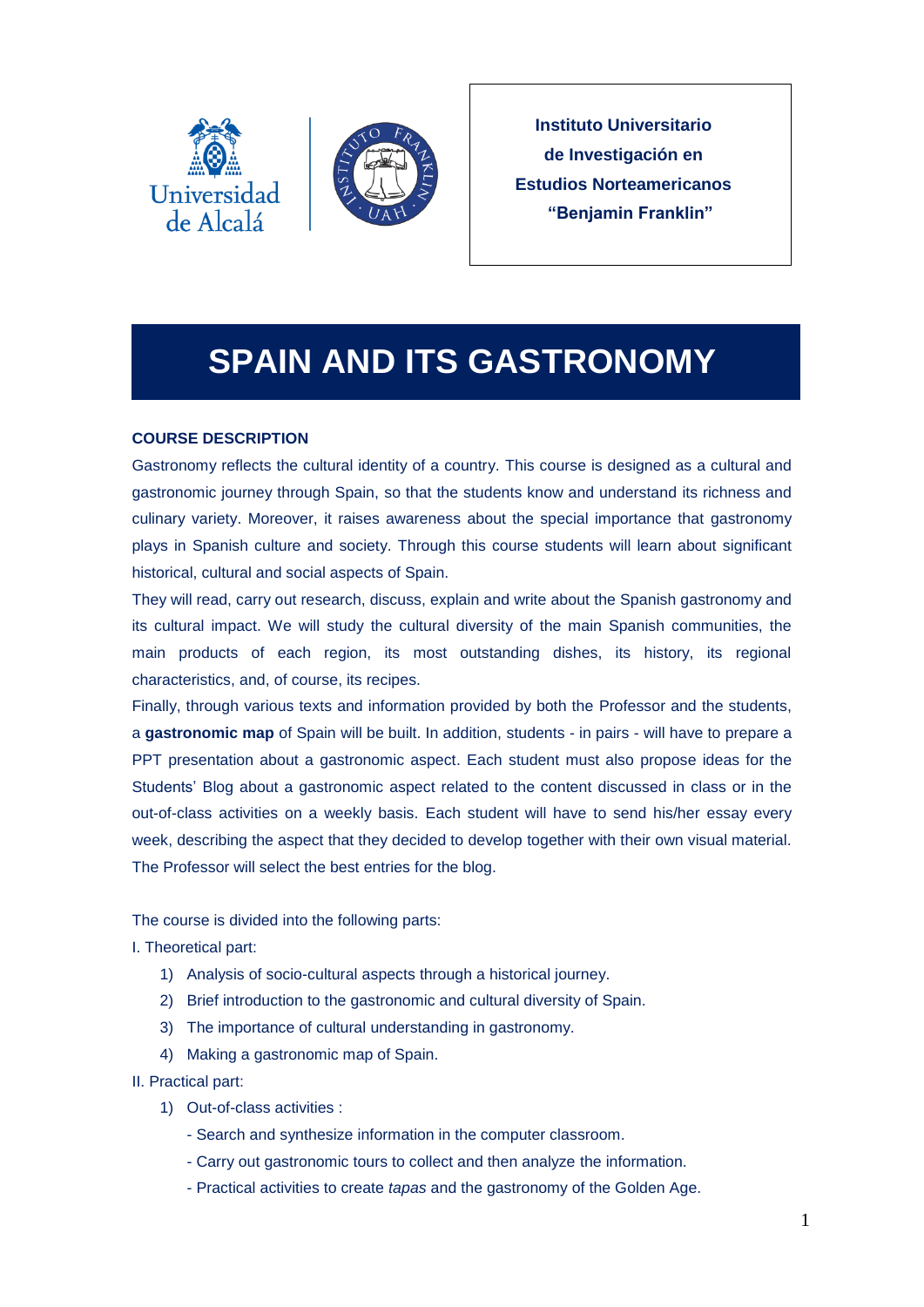### **Benefits of the course**

- a) The students of this course will have a unique opportunity to experience the influence of historical events on the Spanish gastronomic culture.
- b) Greater knowledge of Spanish culture through gastronomy.
- c) The opportunity to understand the gastronomic and cultural diversity of Spain.

## **OBJECTIVES**

- To know historical, cultural and social aspects of Spain.
- To understand and explain the general concepts about the influence of historical events through the gastronomic culture.
- To apply the knowledge acquired in class in a real context through out-of-class activities.
- To acquire a deeper knowledge about gastronomy as a reflection of the cultural identity of a country.
- To understand the gastronomic diversity in Spain.
- To be aware of the importance of gastronomy in Spanish culture.
- To learn concepts related to Spanish gastronomy.

The objective of the course is student-centered and competency-based. This means that the students will be told what they will be taught, how they will be taught, what they must learn, what types of activities will be carried out, what resources will be used and how their learning will be assessed. The course will aim to develop the following competences:

| Competence 1.        | Show a positive attitude towards teamwork.                                                                                                        |
|----------------------|---------------------------------------------------------------------------------------------------------------------------------------------------|
| <b>Competence 2.</b> | Develop a critical capacity to analyze texts and audiovisual materials,<br>based on their historical and cultural context.                        |
| <b>Competence 3.</b> | Motivation and positive attitudes: Show an active participation in both<br>class and out-of-class activities and exercises.                       |
| <b>Competence 4.</b> | Show autonomy and personal initiative: students will learn to undertake<br>and develop presentations or articles both individually and in groups. |
| <b>Competence 5.</b> | Show a tolerant and respectful behavior toward the opinions of their<br>peers.                                                                    |
| <b>Competence 6.</b> | Relate to all participants in the class and out-of-class activities in an<br>effective way.                                                       |
| <b>Competence 7.</b> | Write short essays related to the class content.                                                                                                  |
| <b>Competence 8.</b> | Prepare written and oral presentations, using different technical aids.                                                                           |
| <b>Competence 9.</b> | Through the out-of-class activities, students will become aware of                                                                                |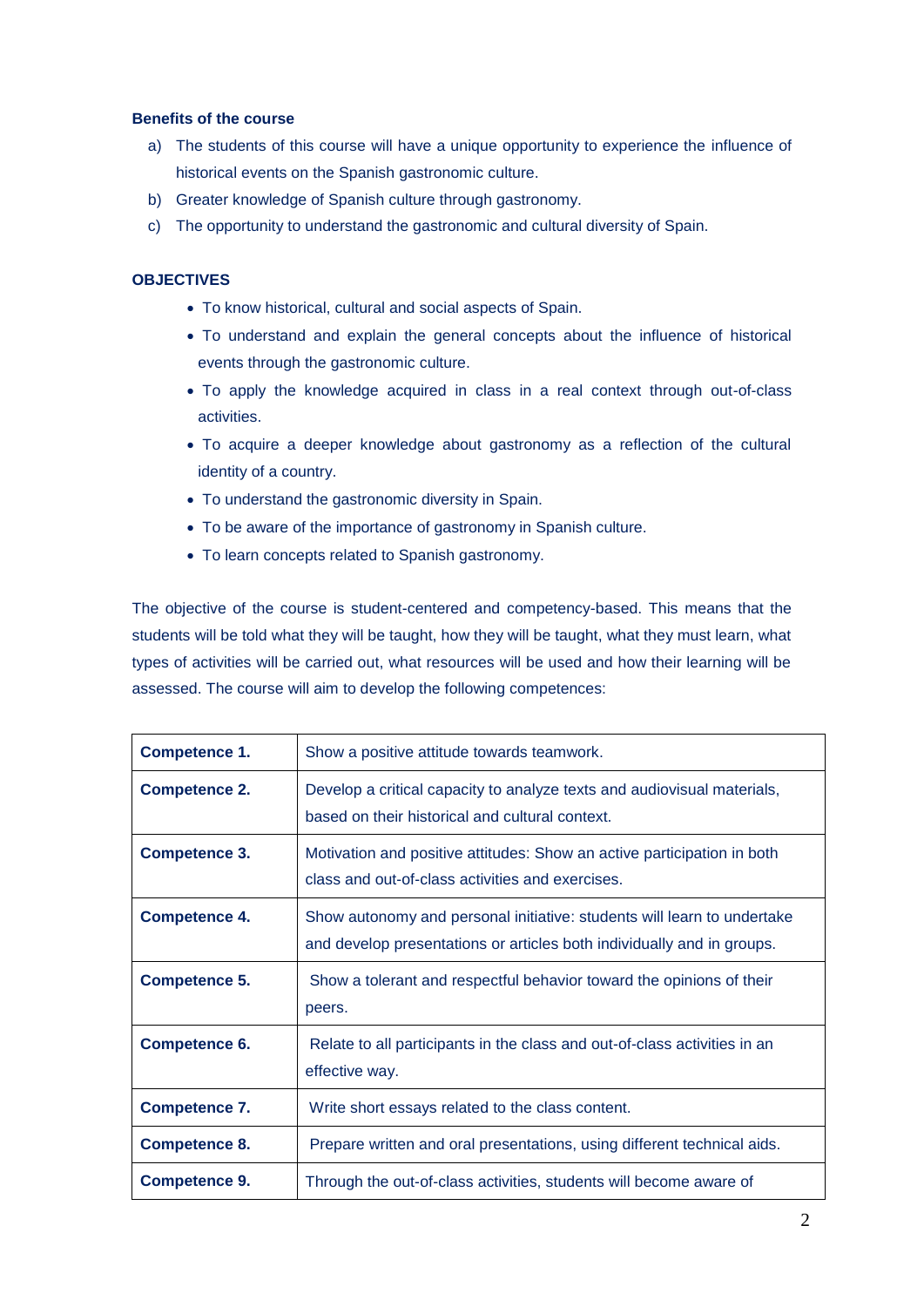|                       | aspects related to Spanish culture through its gastronomy. A<br>comparative framework will be established considering their culture of |
|-----------------------|----------------------------------------------------------------------------------------------------------------------------------------|
|                       | origin.                                                                                                                                |
| <b>Competence 10.</b> | The communicative competence will be developed through oral                                                                            |
|                       | activities that will be linked to the comprehension of written texts                                                                   |
|                       | beyond the limits of the sentence. They will be based on the                                                                           |
|                       | relationships between historical and cultural aspects and their reflection                                                             |
|                       | on the Spanish gastronomy.                                                                                                             |

#### **METHODOLOGY**

The methodology of the course aims to develop the competences previously described. To that end different methodological strategies will be used:

- On-site theoretical classes which will explain different concepts, ideas and theories related to Spanish history and culture through its gastronomy.
- The students, apart from listening and analyzing the information taught by the Professor through lectures, will actively participate in the classroom and in the out-of-class activities. They will try to understand the arguments and theories and take structured notes of the most important contents.
- Prepare an essay on a weekly basis that will be considered for the Students' Blog at Franklin Institute: [Http://www.franklinstudents.com/](http://www.franklinstudents.com/) . The students will reflect their personal perspective on the contents acquired in class or during their out-of-class experiences about the gastronomic culture of Spain. The Professor will select the best work of each student, to finally upload the best entries on the Blog.
- Prepare a PPT presentation in pairs, comparing specific aspects of Spanish and US gastronomy or analyzing a certain characteristic of regional Spanish gastronomy and its historical and cultural context.
- Midterm and final written exam on the theoretical part and aspects related to trips or out-of-class activities.
- Readings of articles that the Professor will give the students and reflection on the topic in question.

#### **EVALUATION**

The evaluation procedures that will be used will attempt to combine different elements in order to make sure that all the students can develop their skills. Ongoing student work will be the main criterion of the evaluation. Consequently, the overall assessment will be based on students' participation in the theoretical and practical sessions, projects and written tests, preparation of oral presentations and participation in the out-of-class activities of the course. The percentage of the grade that will be assigned to each of the evaluation criteria will be distributed as follows: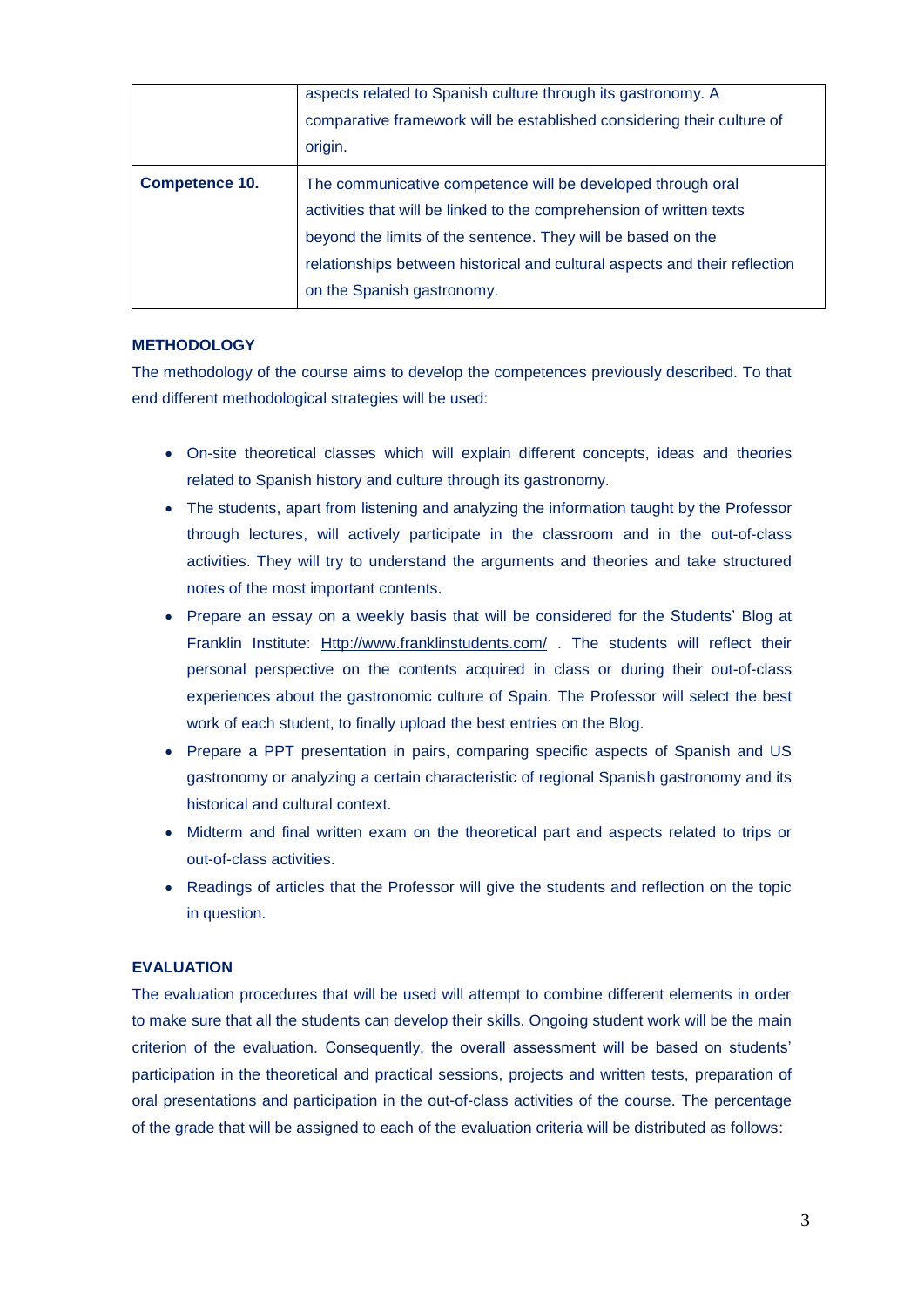|                             | <b>Active class participation</b>           | 10% |
|-----------------------------|---------------------------------------------|-----|
|                             | <b>Participation on the blog</b>            | 10% |
|                             | • Tasks and readings                        | 10% |
|                             | <b>Out-of-class projects and activities</b> | 10% |
| $\mathcal{L}_{\mathcal{A}}$ | <b>Oral presentation</b>                    | 20% |
| $\mathbf{r}$                | <b>Midterm exam</b>                         | 20% |
|                             | <b>Final Exam</b>                           | 20% |

**Participation:** Assessment of the class participation will depend on the following criteria:

*-* High participation: the student is always prepared for class; he/she actively participates with relevant comments or questions that show his/her interest, that he/she has studied and prepared the topic.

- Low participation: the student is not active in class, is absent or speaks with other students and is not prepared because he/she has not studied. Does not ask or make relevant comments. He/she shows no interest.

This aspect is worth **10%** of the final grade.

**Tasks and readings:** Students must prepare and complete the tasks or readings before each class as indicated in the schedule. This aspect is worth **10%** of the final grade.

- **Oral presentation:** Its objective is to enable the student to present orally an aspect related to the Spanish history or culture through gastronomy using technical and audiovisual aids. The following criteria will be assessed:
- **Content and development:** It must be a well-structured presentation that includes an introduction to the main topic. Ideas must be developed coherently and end with a logical conclusion based on the research that has been carried out.

The following sections should be included in the PPT:

- 1. Introduction.
- 2. Historical and cultural context.
- 3. Characteristics and relation to the content of the theory.
- 4. Personal opinion.
- **Specific language:** The student must present the project using the vocabulary, concepts and ideas that he/she has acquired throughout the course.
- **Body language:** The student must show mastery of the subject matter and maintain the attention of the class. Thus, visual contact, intonation and body language are important. The student must demonstrate he/she has an effective way of maintaining the attention of the class.
- **Audiovisual aids:** It is very important that the students use audiovisual aids to do their oral presentation. Power Point, photos, etc. are recommended. It is also very important that the students do not directly read the information to be displayed. This aspect is worth **20%** of the final grade.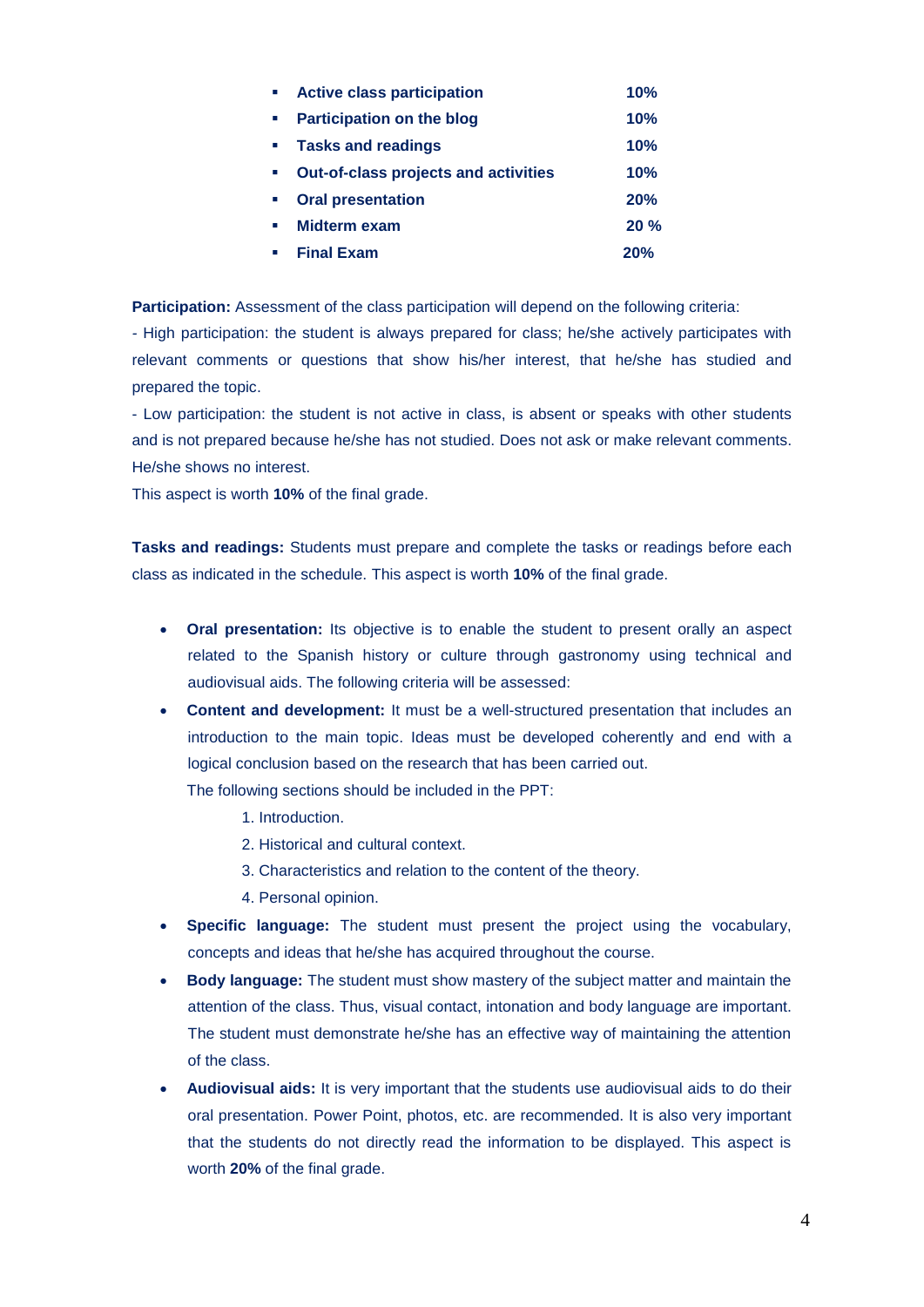## **Complementary Activities**

The Professor will include a prior introduction to the out-of-class activities and will hand out questionnaires or questions to be asked during or after the activity. The objective of the activities is to help students reflect on the theoretical contents and on how they can be put into practice in the out-of-class activities. This aspect is worth **10%** of the final grade.

**Mid-Term Exam:** In the middle of the course. It will cover the topics studied in class by that time and it will include a multiple choice test and several essay questions. This aspect is worth **20%** of the final grade.

**Final Exam:** At the end of the course. It will cover the topics studied in class between the midterm exam and the end of the course. This aspect is worth **20%** of the final grade.

The objective of the exams is to evaluate the student's acquisition of concepts, ideas and theories of the course necessary to understand, analyze and apply them to practical and real life situations.

**If the teacher detects copying or plagiarism in the examination, the student will receive a zero and will not have any option to redo the exam.**

#### **ATTENDANCE**

Attendance is MANDATORY. If the student is absent for more than the allowed limit (**one class absence in the June program and two absences in the fall program**), the final grade will reflect a decrease of **10 points** for each non-attendance that has not been excused by a doctor's certificate or by your Program Director. It is the individual responsibility of the student to make up any missed content about the subject taught in class the day the student was absent.

| <b>CLASS SCHEDULE</b>                                                                                |                                                                                                                                                                                                           |  |  |  |
|------------------------------------------------------------------------------------------------------|-----------------------------------------------------------------------------------------------------------------------------------------------------------------------------------------------------------|--|--|--|
| <b>TOPIC</b>                                                                                         | <b>ASSIGMENTS</b>                                                                                                                                                                                         |  |  |  |
| Overview of the course and of the syllabus.<br>What is Spanish cuisine?<br>Regional characteristics. | Explain the syllabus and the evaluation<br>criteria.<br>Curious facts about Spain and its<br>gastronomy.<br>Discuss the characteristics of Spanish<br>gastronomy.<br>Introduction to regional gastronomy. |  |  |  |
| <b>PRE-RROMAN CUISINE</b>                                                                            | <b>Participate in class debates</b>                                                                                                                                                                       |  |  |  |
| <b>CUISINE DURING THE ROMAN EMPIRE</b>                                                               | <b>PPT</b> Presentation<br>Participate in class debates.                                                                                                                                                  |  |  |  |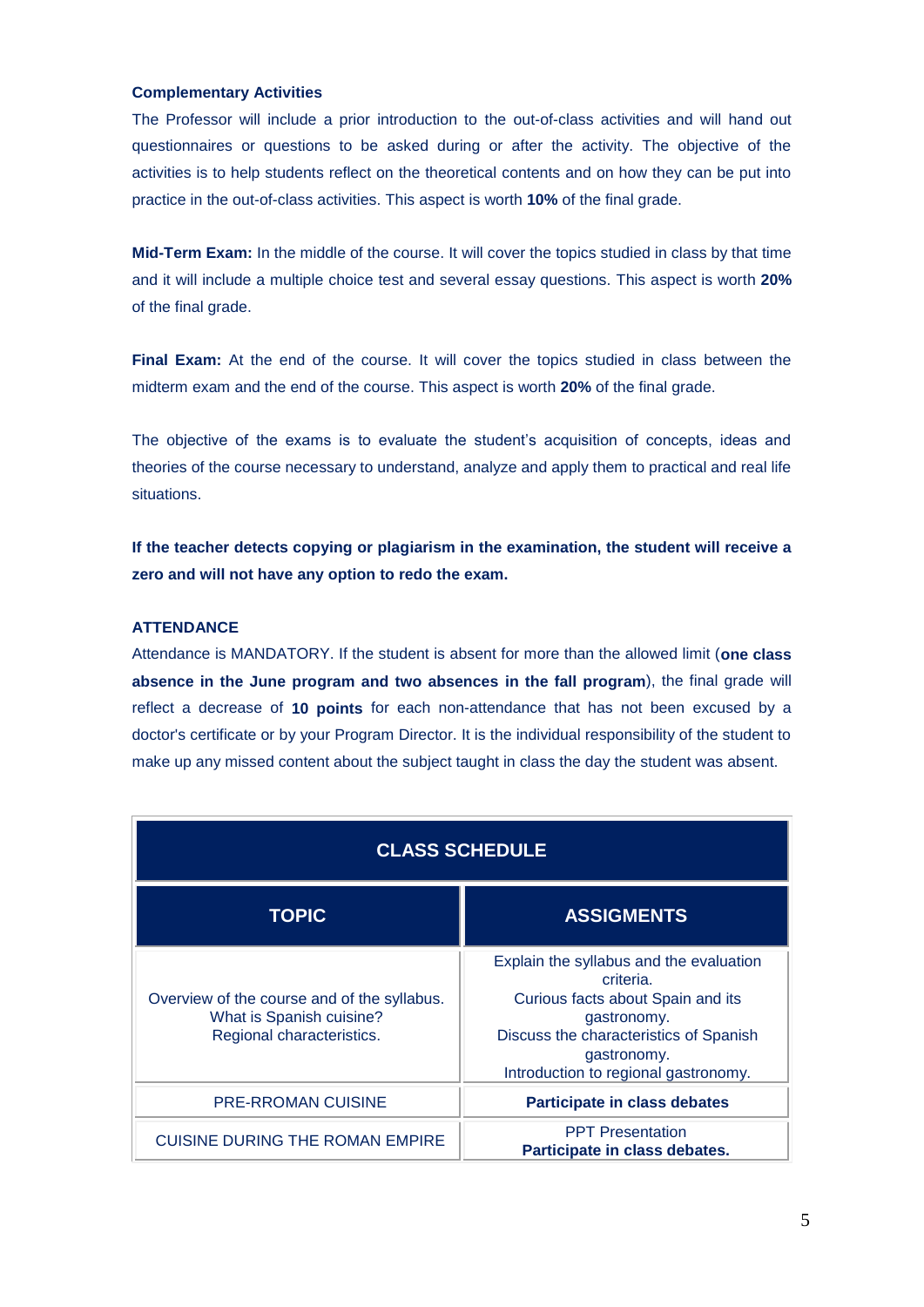| <b>CUISINE DURING THE VISIGOTH PERIOD</b>                                                                  | Read an article/ PPT Presentation<br>Participate in a class debate<br><b>Collaborative summary writing through</b><br>brainstorming.                       |  |  |  |
|------------------------------------------------------------------------------------------------------------|------------------------------------------------------------------------------------------------------------------------------------------------------------|--|--|--|
| <b>CUISINE DURING THE PRE-COLOMBIAN</b><br><b>MEDIEVAL TIME</b><br><b>Snacks (Tapas) and main courses.</b> | <b>PPT Presentation</b><br>Read an article<br>Participate in a class debate<br><b>Collaborative summary writing through</b><br>brainstorming.              |  |  |  |
| <b>REVIEW FOR THE EXAM</b>                                                                                 | Review of contents seen in class. Activities<br>to review content seen in class.                                                                           |  |  |  |
| <b>MIDTERM EXAM</b>                                                                                        |                                                                                                                                                            |  |  |  |
| <b>CUISINE DURING THE ARABIC</b><br><b>DOMINATION IN SPAIN</b><br><b>Out-of-class activity</b>             | Read an article<br>Participate in a class debate<br><b>Collaborative summary writing through</b><br>brainstorming.                                         |  |  |  |
| THE EXCHANGE BETWEEN TWO<br><b>WORLDS.</b><br><b>Out-of-class activity</b>                                 | Read an article<br>Participate in a class debate<br>Collaborative summary writing through<br>brainstorming.<br><b>Review for midterm exam</b>              |  |  |  |
| <b>CUISINE IN THE 18th, 19th and 20th</b><br><b>CENTURIES</b>                                              | Read an article<br>Participate in a class debate<br><b>Collaborative summary writing through</b><br>brainstorming.                                         |  |  |  |
| Spanish gastronomy in the 21st century:<br><b>Traditional cuisine and Mediterranean</b><br>diet            | Read the article:<br>"El futuro de la gastronomía en once<br>tendencias"<br>http://www.realacademiadegastronomia.com<br>/escritos_dentro.php?id_escrito=10 |  |  |  |
| <b>Regional diversity and appellations of</b><br>origin.                                                   | Read an article<br>Participate in a class debate<br><b>Collaborative summary writing through</b><br>brainstorming.                                         |  |  |  |
| <b>ORAL PRESENTATIONS</b>                                                                                  | Extra activities for the Exam review                                                                                                                       |  |  |  |
| <b>REVIEW FOR THE EXAM</b>                                                                                 | Review of contents seen in class. Activities<br>to review contents seen in class.                                                                          |  |  |  |
| <b>FINAL EXAM</b>                                                                                          |                                                                                                                                                            |  |  |  |

**NOTE: This syllabus is subject to change. The final syllabus will be given to students on the first day of class.**